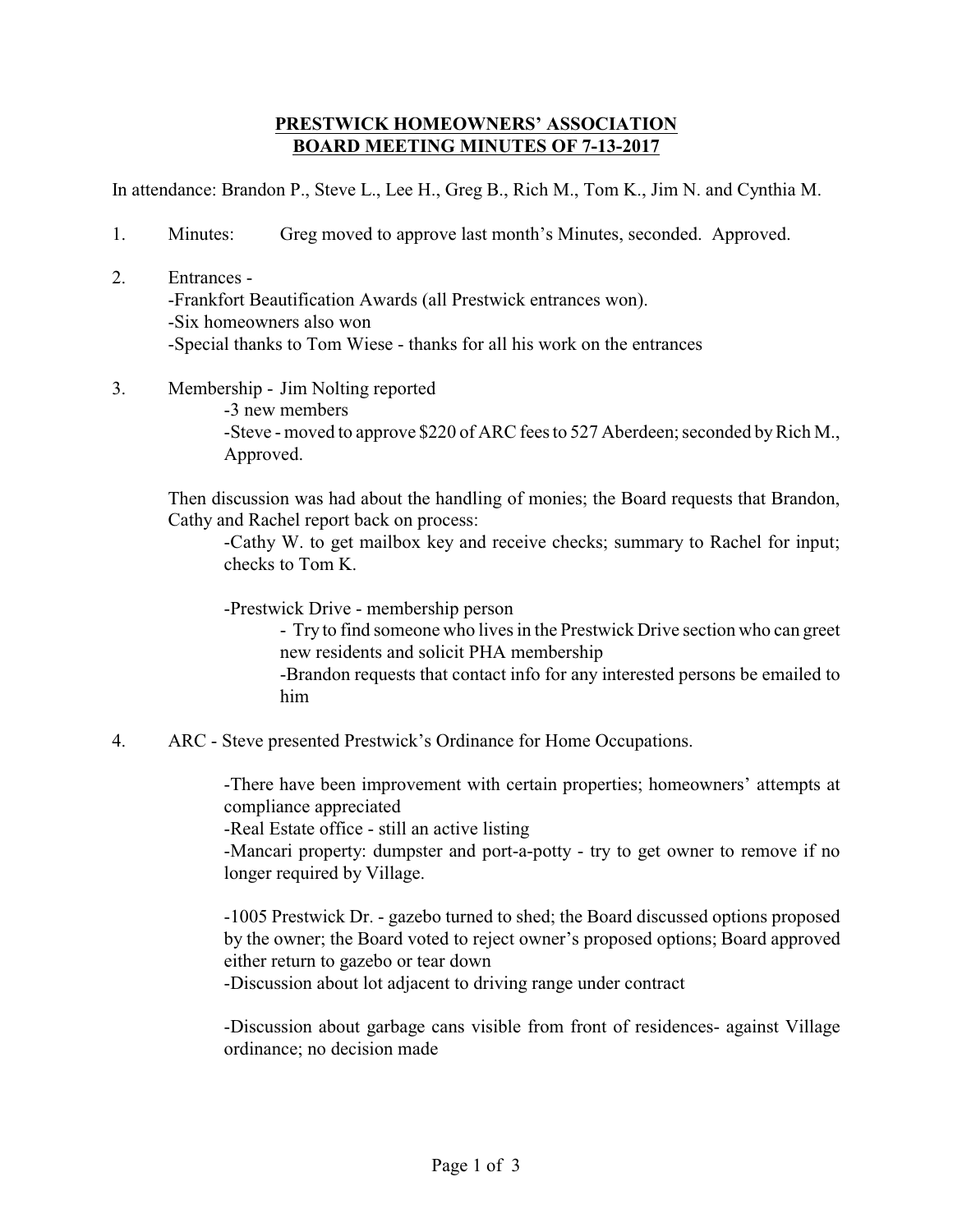5. Financial - Tom K.

-Dues collected since last month: \$300 for 2017; \$100 prepaid for 2018 -Concerned about future water bills. PHA should be okay through 2017 if no unexpected expenses -Brandon made special mention that this year's fireworks were awesome; reminded everyone about rib cookoff 8/5/2017.

- 6. Security nothing to report
- 7. Website seems to be working
- 8. Governmental Board elections The following persons were nominated for the following positions. Votes were taken. The following persons were elected to the following positions for the 2017-2018 fiscal year:

Brandon Palmer - President Tom Wiese - Vice-President Bill Matevich - Secretary Tom Kazmierczak - Treasurer Thanks to all for their tireless service!

## 9. Code Enforcement - Lee H.

Status of last month's "Top 5:

| see above about gazebo to shed<br>owner's filed bankruptcy; Sheriff's sale on 7/12/2017         |
|-------------------------------------------------------------------------------------------------|
|                                                                                                 |
| owner has made some improvements which are<br>greatly appreciated by their neighbors            |
| try to have owner remove dumpster and port-a-potty<br>if not required by Village                |
|                                                                                                 |
| Village has attempted Notice; Village needs to<br>follow up; PHA is worried about public health |
| 835 Highland (abandoned pool)<br>& safety                                                       |

This month's "Top 5"

-Numerous properties were discussed; Lee is to compile a list of the new "Top 5"; the Board needs to decide how to monitor/follow up on prior Top 5 properties that are not fully resolved by the Village or the homeowner

The following properties were discussed (asterisked properties are likely for this month's Top 5):

\*598 Aberdeen - lack of maintenance

\*562 I - weeds, trucks w/tarps

\*801 Highland - numerous deed trees, grass clippings; residents are renters \*615-617 Prestwick Dr.

\*648 Pheasant Trail - vacant